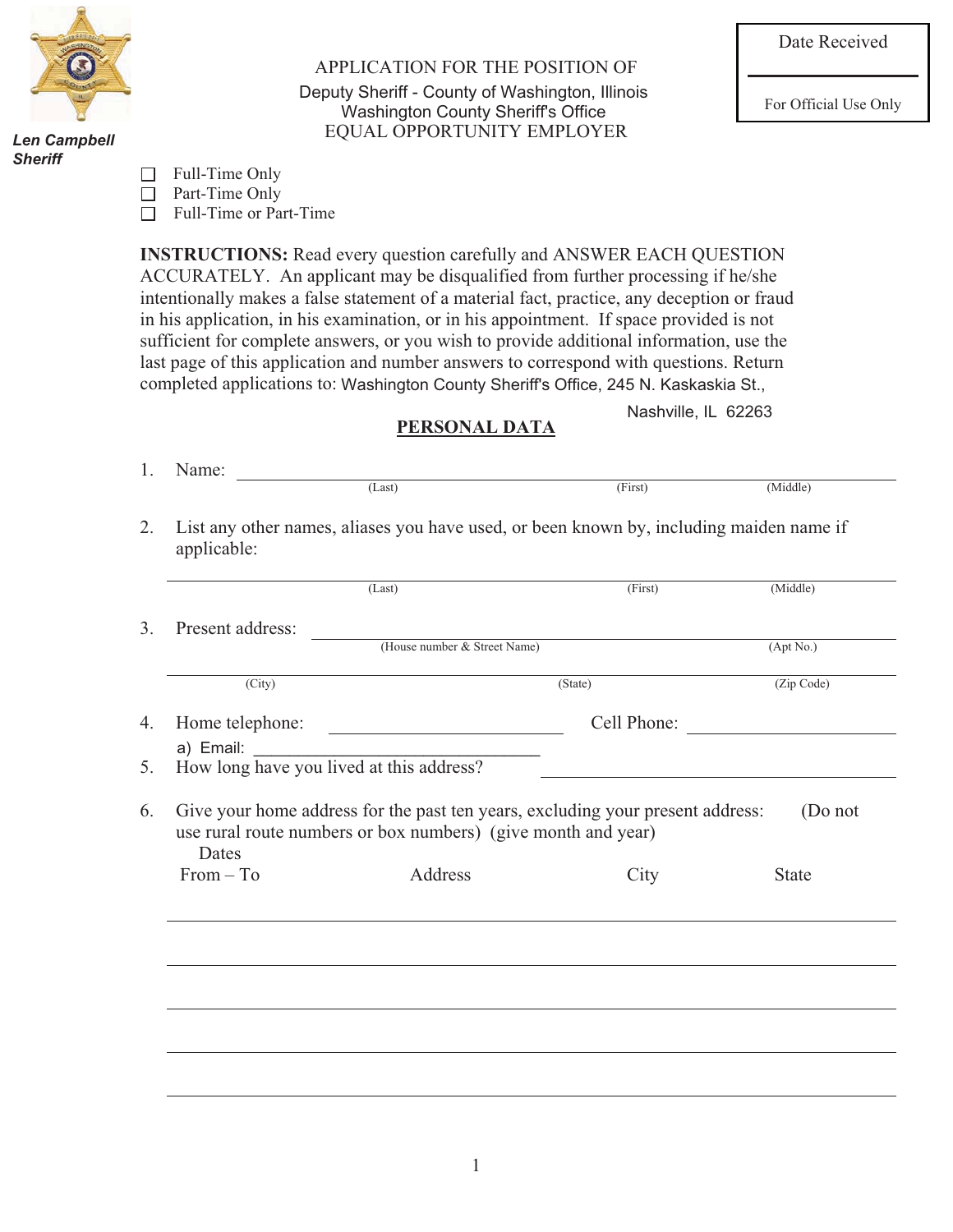| 7  | Age                                                                                                                                                                                                          | Height                                             |                             | Weight           |
|----|--------------------------------------------------------------------------------------------------------------------------------------------------------------------------------------------------------------|----------------------------------------------------|-----------------------------|------------------|
| 8  | Date of Birth                                                                                                                                                                                                | (Month, day, year)                                 | Place of Birth              | (City and State) |
| 9  | Are you a U. S. Citizen?                                                                                                                                                                                     | Yes                                                | N <sub>o</sub>              |                  |
| 10 | If a naturalized citizen, give date:                                                                                                                                                                         |                                                    |                             |                  |
| 11 | Social Security Number:                                                                                                                                                                                      | <u> 1989 - John Stein, Amerikaansk politiker (</u> |                             |                  |
| 12 | Are you (Check one)                                                                                                                                                                                          | Single                                             | Married                     | Widowed          |
|    |                                                                                                                                                                                                              | Separated<br>(Date)                                | Divorced                    | (Date)           |
|    | Wife's maiden name:                                                                                                                                                                                          |                                                    | Number of Dependents:       |                  |
| 13 | Are you involved as a defendant or do you have a court judgment in effect?                                                                                                                                   |                                                    |                             |                  |
|    | Yes<br>N <sub>o</sub>                                                                                                                                                                                        |                                                    | If yes, state full details: |                  |
|    |                                                                                                                                                                                                              |                                                    |                             |                  |
|    |                                                                                                                                                                                                              |                                                    |                             |                  |
| 14 | Have you ever been convicted of a crime other than a parking violation? Yes $\square$ No<br>If you answered yes, please provide information which explains the date, location, and nature<br>of the offense: |                                                    |                             |                  |
|    |                                                                                                                                                                                                              |                                                    |                             |                  |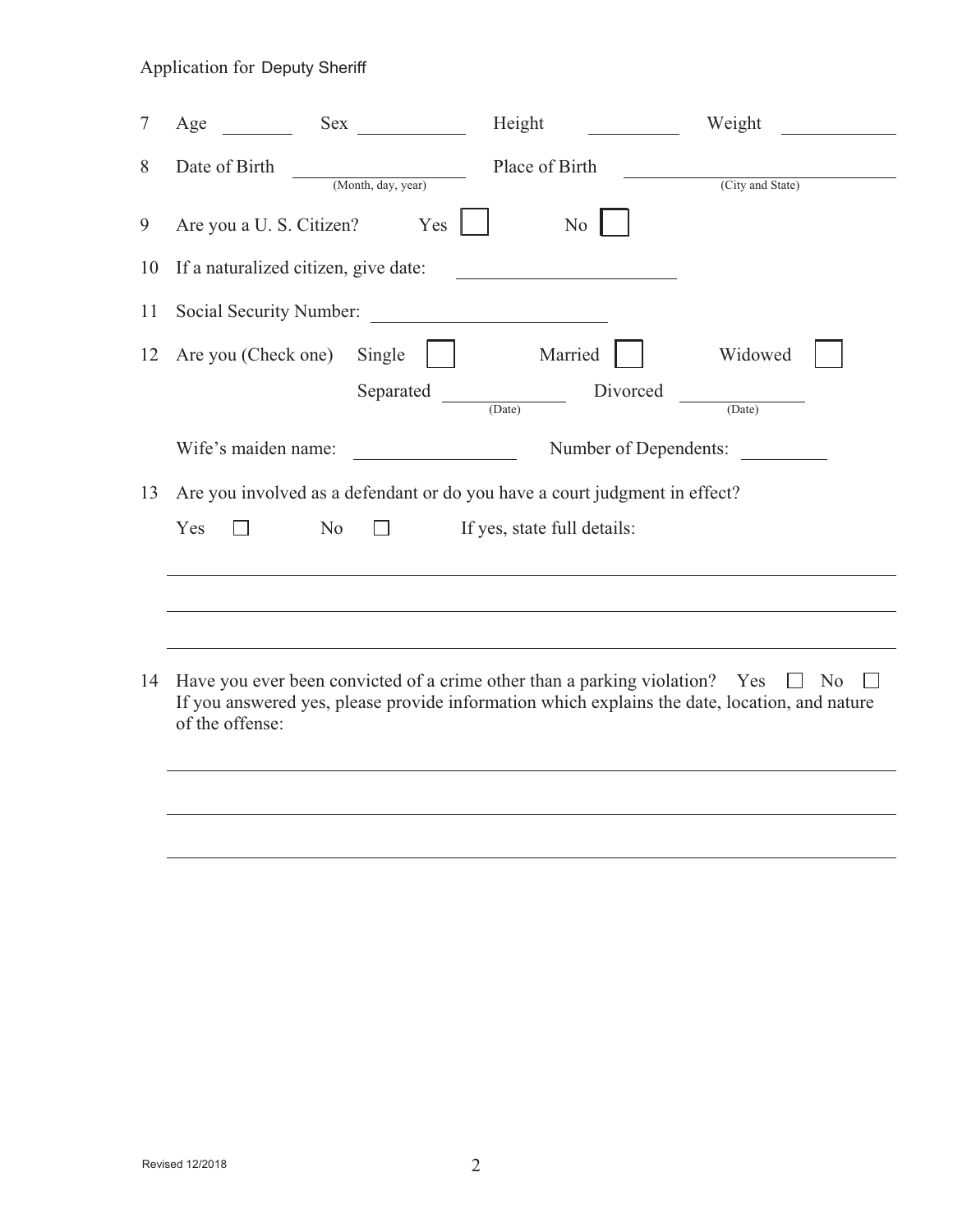# **EDUCATION**

| 1 <sub>2</sub> | List all schools, colleges and business schools attended.                                  |                                                                                                                      |                                                                                                                        |
|----------------|--------------------------------------------------------------------------------------------|----------------------------------------------------------------------------------------------------------------------|------------------------------------------------------------------------------------------------------------------------|
|                | <b>NAME</b>                                                                                | <b>ADDRESS</b><br>(Including Street, City, State and Zip)<br>(Starting with High School)                             | <b>DATES</b><br>From - To                                                                                              |
|                |                                                                                            |                                                                                                                      |                                                                                                                        |
|                |                                                                                            |                                                                                                                      |                                                                                                                        |
|                |                                                                                            |                                                                                                                      |                                                                                                                        |
|                |                                                                                            |                                                                                                                      |                                                                                                                        |
| 16             | Did you graduate and receive a High School Diploma?<br>If yes, who issued the certificate? | Yes<br><u> 1989 - Andrea Andrew Maria III, martin a bh</u>                                                           | N <sub>0</sub>                                                                                                         |
|                | If no, do you have a High School Equivalent Certificate?                                   | Yes                                                                                                                  | N <sub>0</sub>                                                                                                         |
| 17             | If you attended college, what was your major?                                              |                                                                                                                      |                                                                                                                        |
|                | Your minor?                                                                                |                                                                                                                      | What degree, if any, was conferred?                                                                                    |
| 18             | Do you speak or read any language other than English?                                      |                                                                                                                      |                                                                                                                        |
|                | Yes<br>N <sub>0</sub>                                                                      | Which language?                                                                                                      |                                                                                                                        |
|                |                                                                                            | <b>EMPLOYMENT</b>                                                                                                    |                                                                                                                        |
| 19             | What is your present occupation:                                                           |                                                                                                                      | Hourly Wage:                                                                                                           |
| 20             |                                                                                            | Are you now engaged in any business as an owner or partner (active or silent)?                                       |                                                                                                                        |
|                | Yes<br>No<br>$\Box$                                                                        | If yes, give details:                                                                                                | <u> Alexandria de la construcción de la construcción de la construcción de la construcción de la construcción de l</u> |
| 21             | Yes<br>N <sub>o</sub>                                                                      | Are you currently being considered for employment with any other police department?<br>If yes, give names of cities: |                                                                                                                        |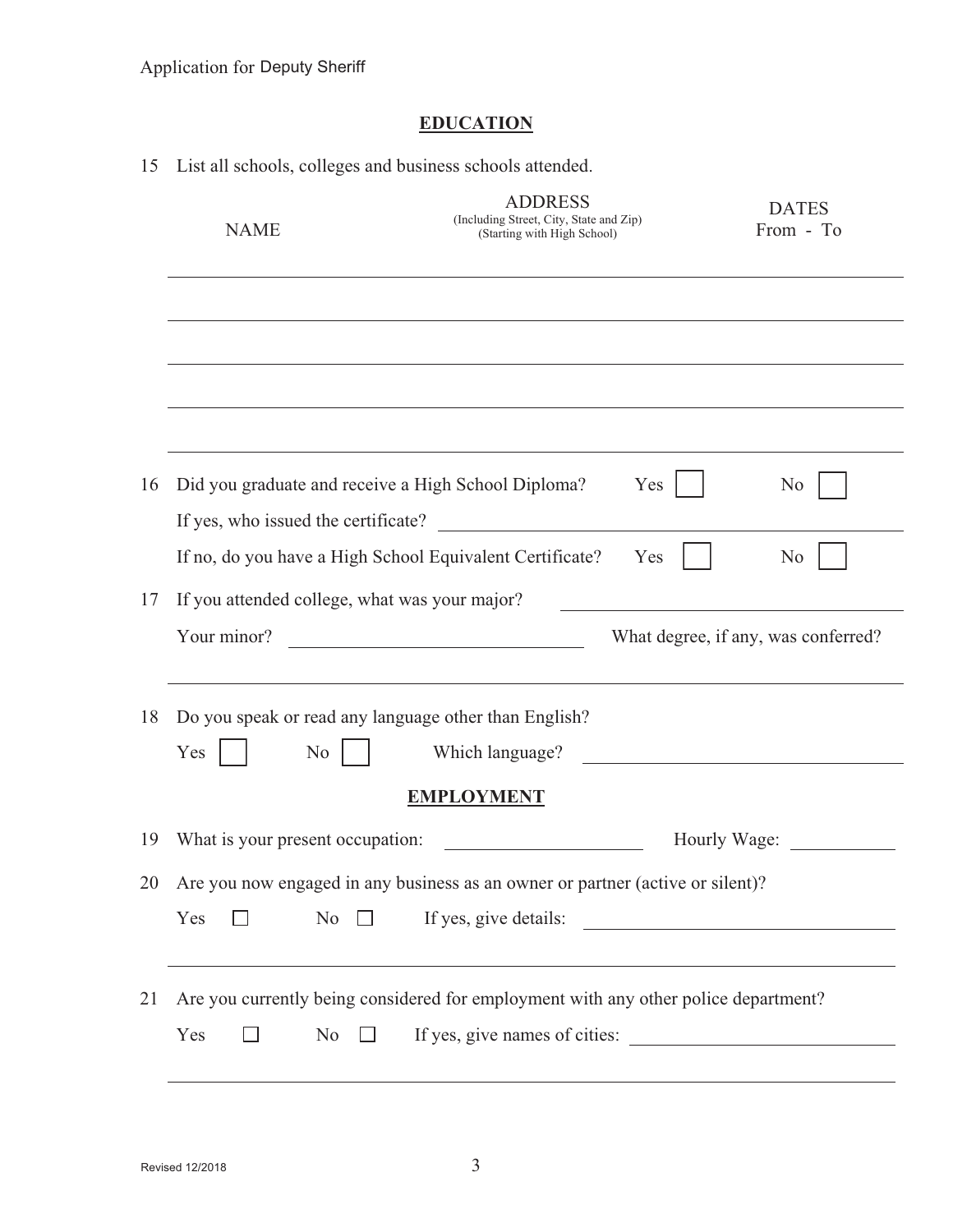# 22 EMPLOYMENT HISTORY

List all jobs you have held for the last ten years, including periods of unemployment. Put your present or most recent job first. Include military service in proper time sequence; include temporary or part-time or volunteer jobs.

| Employer:<br>1)                                                                                                                     | Phone $#$                                                                                                            | From $\frac{1}{\text{Month/Year}}$ to<br>Month/Year                                                                    |
|-------------------------------------------------------------------------------------------------------------------------------------|----------------------------------------------------------------------------------------------------------------------|------------------------------------------------------------------------------------------------------------------------|
| Address:<br><u> 1989 - Johann Stoff, Amerikaansk politiker († 1908)</u>                                                             |                                                                                                                      |                                                                                                                        |
| Supervisor's Name and Title:                                                                                                        |                                                                                                                      | Full Time $\Box$<br>Part Time<br>$\Box$                                                                                |
| Your Title:<br><u> 1989 - Andrea Barbara, poeta espa</u>                                                                            |                                                                                                                      | Type of Business:                                                                                                      |
| Your Duties:<br><u> 1989 - Johann Barn, mars eta bainar eta baina eta baina eta baina eta baina eta baina eta baina eta baina e</u> |                                                                                                                      | Hourly Wage:                                                                                                           |
|                                                                                                                                     |                                                                                                                      |                                                                                                                        |
| Employer:<br>2)                                                                                                                     | Phone $#$                                                                                                            | From $\frac{1}{\text{Month/Year}}$ to<br>$\underline{\hspace{1cm}}\textbf{Month/Year}$                                 |
| Address:                                                                                                                            |                                                                                                                      | <u> 1989 - Andrea Stadt Britain, amerikansk politik (d. 1989)</u>                                                      |
| Supervisor's Name and Title:                                                                                                        |                                                                                                                      | Full Time $\Box$ Part Time $\Box$                                                                                      |
| Your Title:                                                                                                                         |                                                                                                                      | Type of Business:                                                                                                      |
| Your Duties:                                                                                                                        |                                                                                                                      | Hourly Wage:<br>the company of the company of the company of                                                           |
|                                                                                                                                     |                                                                                                                      |                                                                                                                        |
|                                                                                                                                     |                                                                                                                      |                                                                                                                        |
| 3) Employer: $\qquad \qquad$                                                                                                        | Phone $\#$                                                                                                           | From to                                                                                                                |
| Address:<br><u> 1989 - Johann Barn, fransk politik fotograf (d. 1989)</u>                                                           |                                                                                                                      | Month/Year<br>Month/Year                                                                                               |
| Supervisor's Name and Title:                                                                                                        |                                                                                                                      | Full Time $\Box$<br>Part Time $\Box$                                                                                   |
| Your Title:                                                                                                                         | Type of Business:                                                                                                    | <u> 1989 - Jan Sterlinger, fransk politiker (d. 1989)</u>                                                              |
| Your Duties:<br><u> 1989 - Johann Barbara, martin amerikan basar da</u>                                                             |                                                                                                                      | Hourly Wage:<br><u>and the state of the state of the state</u>                                                         |
| Reason for Leaving:                                                                                                                 | <u> Alexandria de la contrada de la contrada de la contrada de la contrada de la contrada de la contrada de la c</u> |                                                                                                                        |
|                                                                                                                                     | Phone #                                                                                                              | From<br>to                                                                                                             |
| Address:<br><u> 1980 - Johann Stoff, deutscher Stoffen und der Stoffen und der Stoffen und der Stoffen und der Stoffen und der</u>  |                                                                                                                      | Month/Year<br>Month/Year                                                                                               |
| Supervisor's Name and Title:                                                                                                        |                                                                                                                      | Full Time $\Box$<br>Part Time                                                                                          |
| Your Title:                                                                                                                         | Type of Business:                                                                                                    | <u> Alexandria de la construcción de la construcción de la construcción de la construcción de la construcción de l</u> |
| Your Duties:                                                                                                                        | <u> 1989 - Johann Barn, mars eta bat erroman erroman erroman erroman erroman erroman erroman erroman erroman err</u> | Hourly Wage:                                                                                                           |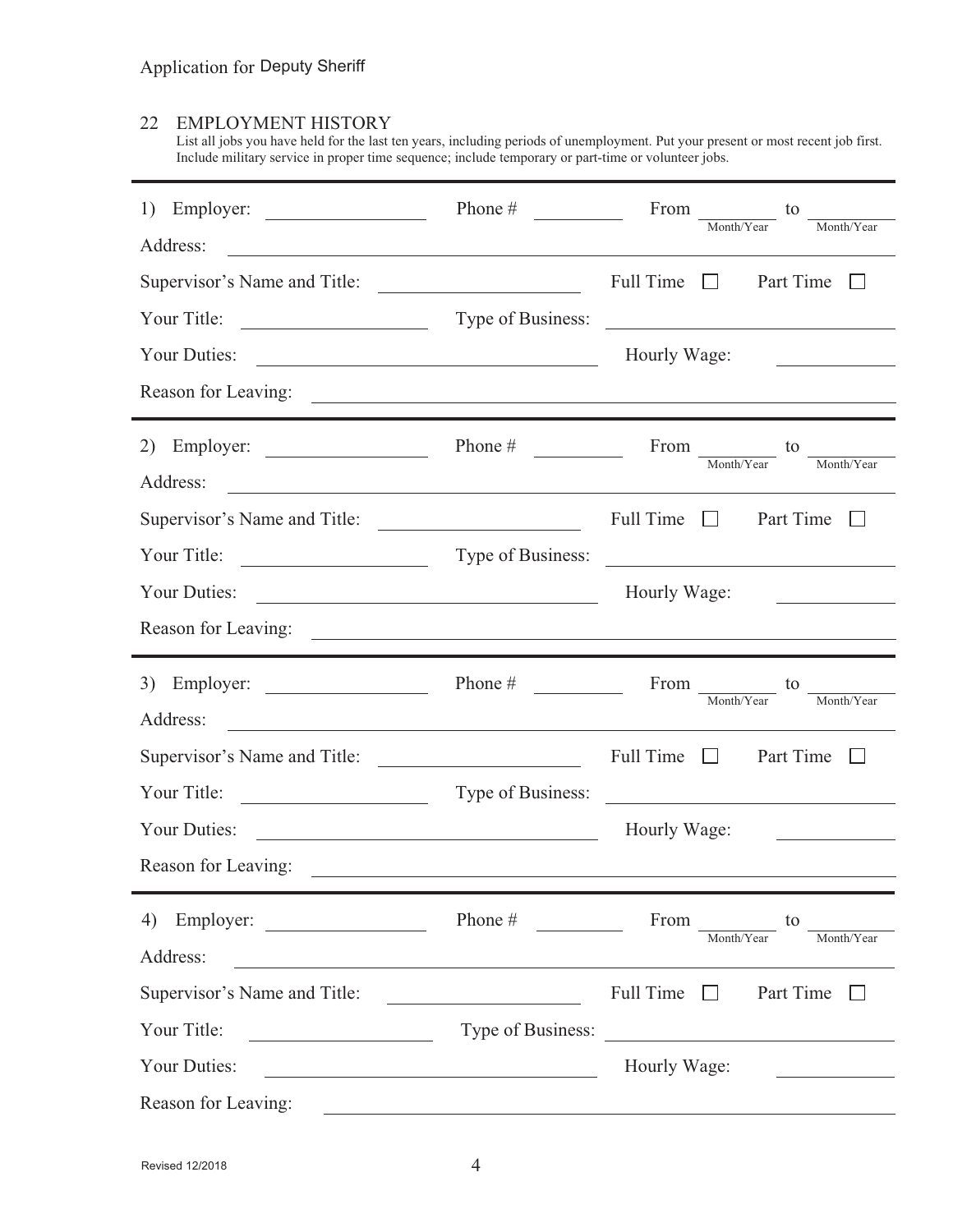| 23 | May we check with your present employer? Yes<br>N <sub>0</sub><br>$\perp$                                                                                                                                                                                                                                                                                       |
|----|-----------------------------------------------------------------------------------------------------------------------------------------------------------------------------------------------------------------------------------------------------------------------------------------------------------------------------------------------------------------|
| 24 | Were you ever discharged or asked to resign from any employment?<br>N <sub>o</sub><br>If yes, give details:<br>Yes<br>$\pm$                                                                                                                                                                                                                                     |
| 25 | Have you had any garnishee, wage assignment, or judgment against you?<br>Yes<br>N <sub>o</sub><br>If yes, give details:<br><u>and the state of the state of the state of the state of the state of the state of the state of the state of the state of the state of the state of the state of the state of the state of the state of the state of the state</u> |
| 26 | Have you ever declared bankruptcy? Yes $\square$<br>No<br>If yes, give details:<br>$\mathbf{1}$                                                                                                                                                                                                                                                                 |
|    | <b>MILITARY SERVICE</b>                                                                                                                                                                                                                                                                                                                                         |
| 27 | Have you ever served in any branch of the United States Military? Yes<br>N <sub>0</sub><br>$\Box$<br>If you answered yes, please list the branch, service serial number, highest rank held, and rank<br>at discharge. Also provide a copy of your DD-214.                                                                                                       |
| 28 | Are you now or were you ever a member of any branch of the United States Reserve forces?<br>Yes<br>N <sub>0</sub><br>If you answered yes, please list status (active or inactive), the branch, unit, rank, address of<br>branch and dates of service.                                                                                                           |
| 29 | Were you ever convicted in a Court Martial or were you the subject of a Summary Court, or<br>any other disciplinary action?<br>Yes<br>N <sub>o</sub><br>$\Box$<br>If yes, give details (include type of action, charge and disposition):                                                                                                                        |
|    |                                                                                                                                                                                                                                                                                                                                                                 |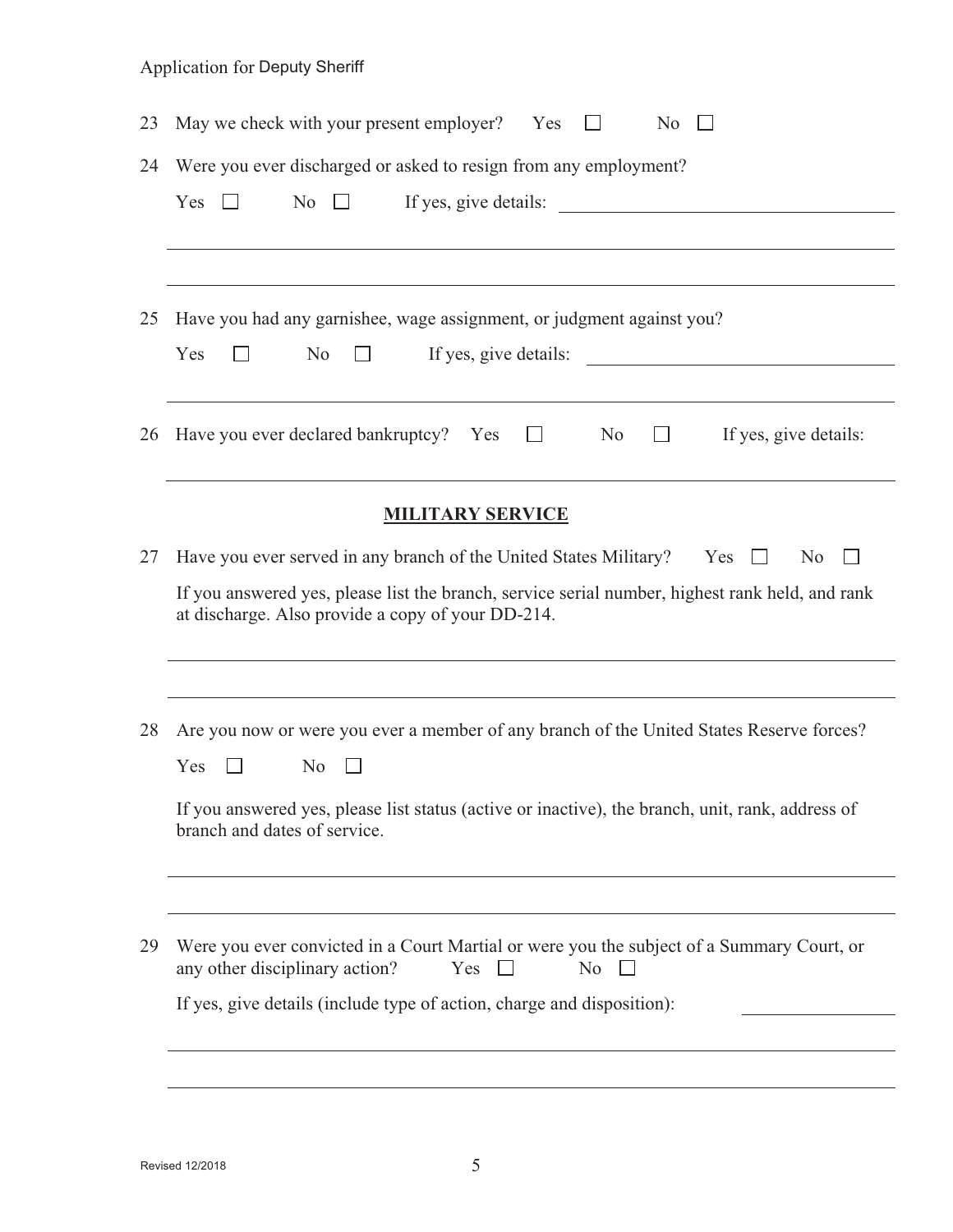|  |  |  |  | 30 What is the terminal date of your reserve obligation? (Give month, day and year) |  |
|--|--|--|--|-------------------------------------------------------------------------------------|--|
|--|--|--|--|-------------------------------------------------------------------------------------|--|

| 31 |                     | Have you ever attended specialist schools while in the Armed Forces?                                                                                      |                |
|----|---------------------|-----------------------------------------------------------------------------------------------------------------------------------------------------------|----------------|
|    | No<br>Yes<br>$\Box$ | If yes, give type of schools:                                                                                                                             |                |
|    |                     |                                                                                                                                                           |                |
|    |                     |                                                                                                                                                           |                |
| 32 |                     | List any commendations and citations awarded to you as a member of the Armed Forces:                                                                      |                |
|    |                     |                                                                                                                                                           |                |
| 33 |                     |                                                                                                                                                           |                |
|    |                     | Were you ever rejected by the Armed Services? Yes $\Box$<br>If yes, for what reason:                                                                      | N <sub>o</sub> |
|    |                     |                                                                                                                                                           |                |
| 34 |                     | Give three references (NOT relatives, but responsible adults of reputable standing in their<br>community) who have known you well in the past five years: |                |
|    | <b>NAME</b>         | <b>ADDRESS</b><br>(Street, City, State & Zip)                                                                                                             | TELEPHONE NO.  |
|    |                     |                                                                                                                                                           |                |
|    |                     |                                                                                                                                                           |                |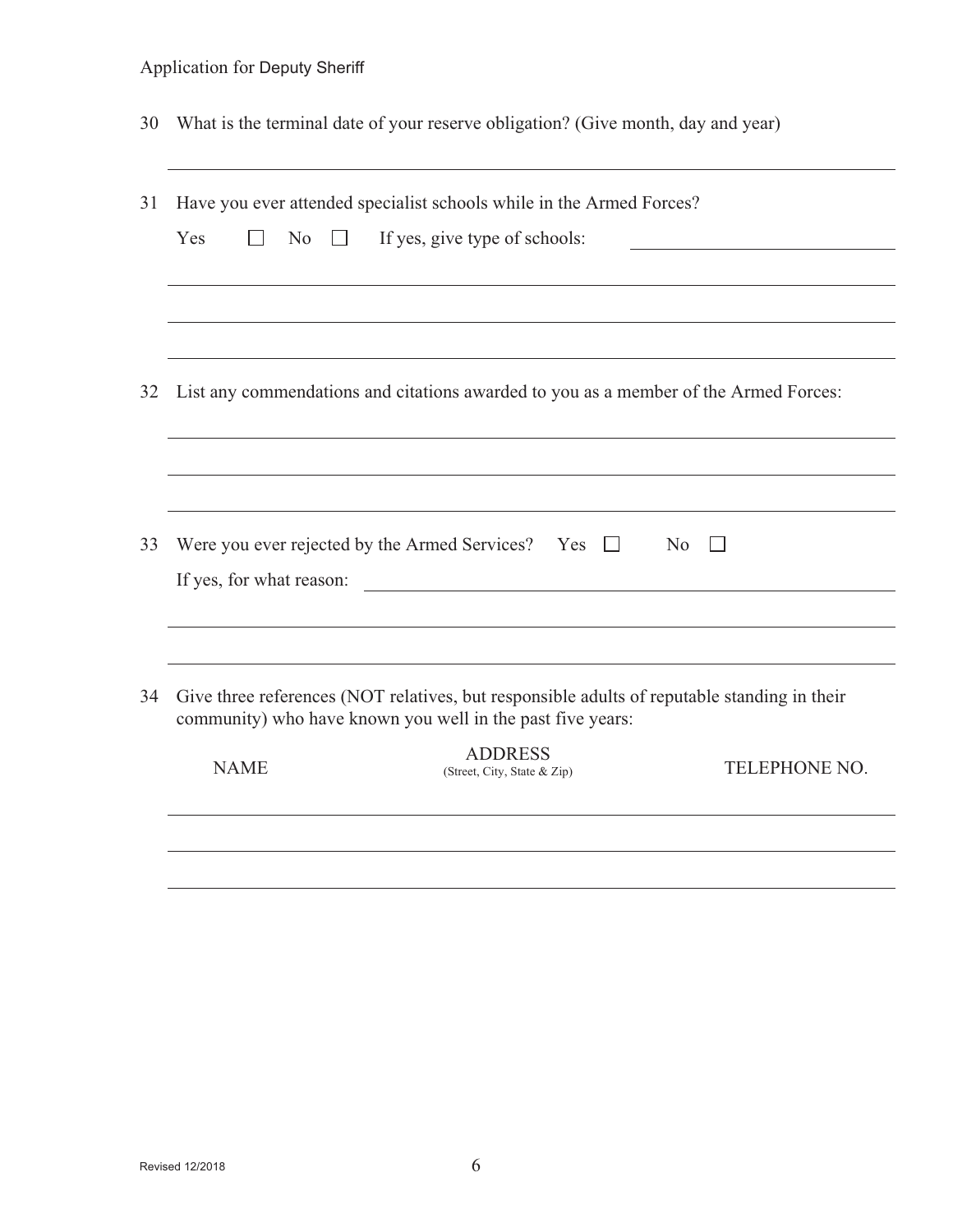|    | <b>MISCELLANEOUS</b>                                                                                                                           |
|----|------------------------------------------------------------------------------------------------------------------------------------------------|
| 35 | Can you type? Yes<br>N <sub>0</sub>                                                                                                            |
| 36 | How many years have you operated an automobile?                                                                                                |
|    | Were you ever involved in an accident while driving? Yes<br>N <sub>0</sub><br>$\mathsf{L}$                                                     |
|    | If yes, give details:<br><u> 1989 - Johann Barn, fransk politik formuler (d. 1989)</u>                                                         |
|    |                                                                                                                                                |
| 37 | Were police reports made on these accidents?<br>Yes<br>N <sub>o</sub><br>$\vert \ \ \vert$<br>$\mathcal{L}$                                    |
|    |                                                                                                                                                |
| 38 | Was your license ever suspended or revoked? Yes<br>N <sub>0</sub><br>$\lfloor \Box$                                                            |
|    | If yes, give details:<br><u> 1989 - Jan Samuel Barbara, martin da shekara 1980 - Andrew Samuel Barbara, mashrida a shekara 1980 - Andrew S</u> |
|    |                                                                                                                                                |
| 39 | Explain your reason for applying for this position:                                                                                            |
|    | ,我们也不会有什么。""我们的人,我们也不会有什么?""我们的人,我们也不会有什么?""我们的人,我们也不会有什么?""我们的人,我们也不会有什么?""我们的人                                                               |
|    |                                                                                                                                                |
|    |                                                                                                                                                |
|    |                                                                                                                                                |
|    |                                                                                                                                                |
|    |                                                                                                                                                |
|    |                                                                                                                                                |
|    |                                                                                                                                                |
|    |                                                                                                                                                |
|    |                                                                                                                                                |
|    |                                                                                                                                                |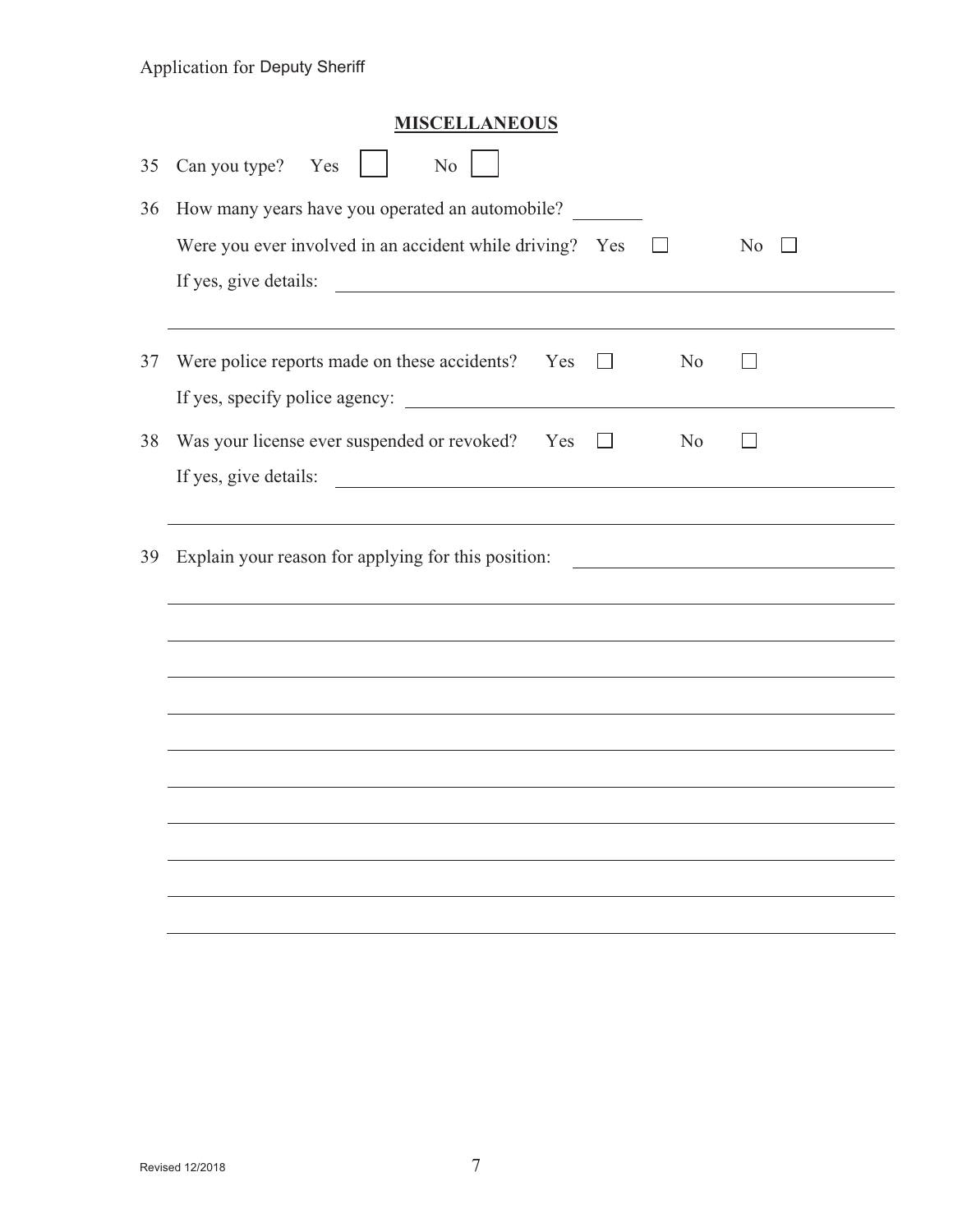Place the corresponding question number in the first space provide then continue with your response. Make additional copies of this page as needed.

| - - |  |
|-----|--|
|     |  |
|     |  |
|     |  |
|     |  |
| - - |  |
|     |  |
|     |  |
|     |  |
|     |  |
|     |  |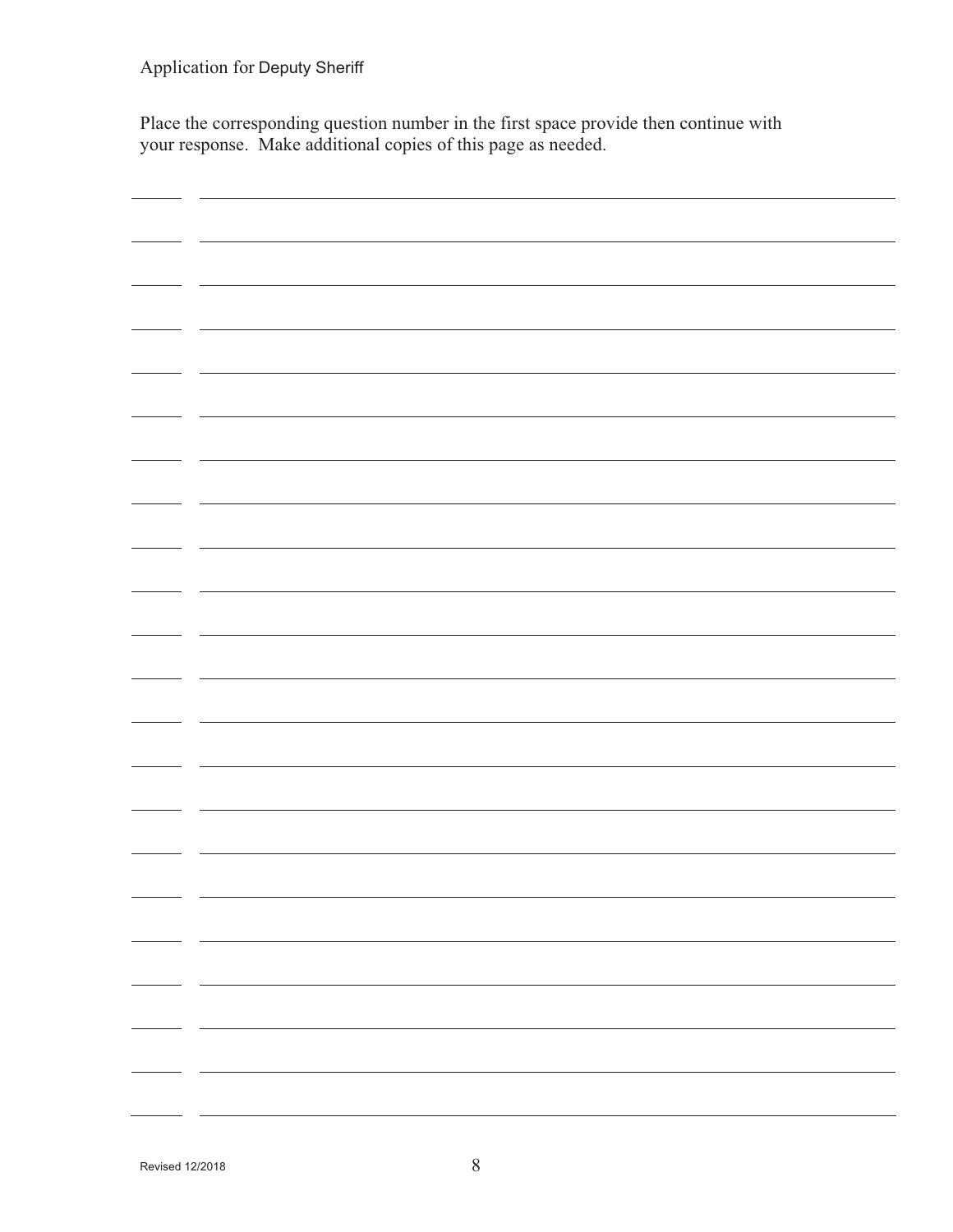# **AFFIDAVIT**

1 I have personally read and answered each and every applicable question herein, and do solemnly swear that each and every answer is full and correct in every aspect.

2 I have or will submit to fingerprinting, as required.

3 I will submit to a complete medical examination to be administered by a duly appointed physician, and further consent to the release of any medical history or information for the confidential use of the County of Washington, Washington County Sheriff's Office, or their assigned medical examiners.

4 I agree to submit to a polygraph (lie detector) examination.

5 I agree to submit to a psychological examination.

6 I agree to submit any and all information on my service career, if any, including DD214 form and military history during my tour of duty.

In witness whereof, I have hereunto subscribed my name this **a** day of

 $20 \rightarrow \text{at}$ , at  $\sim$  . County of (City)

and State of

\*Please note that this affidavit does not need to be notarized.

 $\mathbf{V}$  and  $\mathbf{V}$  are assumed to the set of  $\mathbf{V}$ (Applicant's complete signature)

### **\*\*\* IMPORTANT – PLEASE READ \*\*\***

**Note: A copy of your DD214 Form papers, if any, Birth Certificate, High School Diploma or GED certificate, Driver's License, and Firearm Owner's Identification Card (FOID), MUST accompany this application.**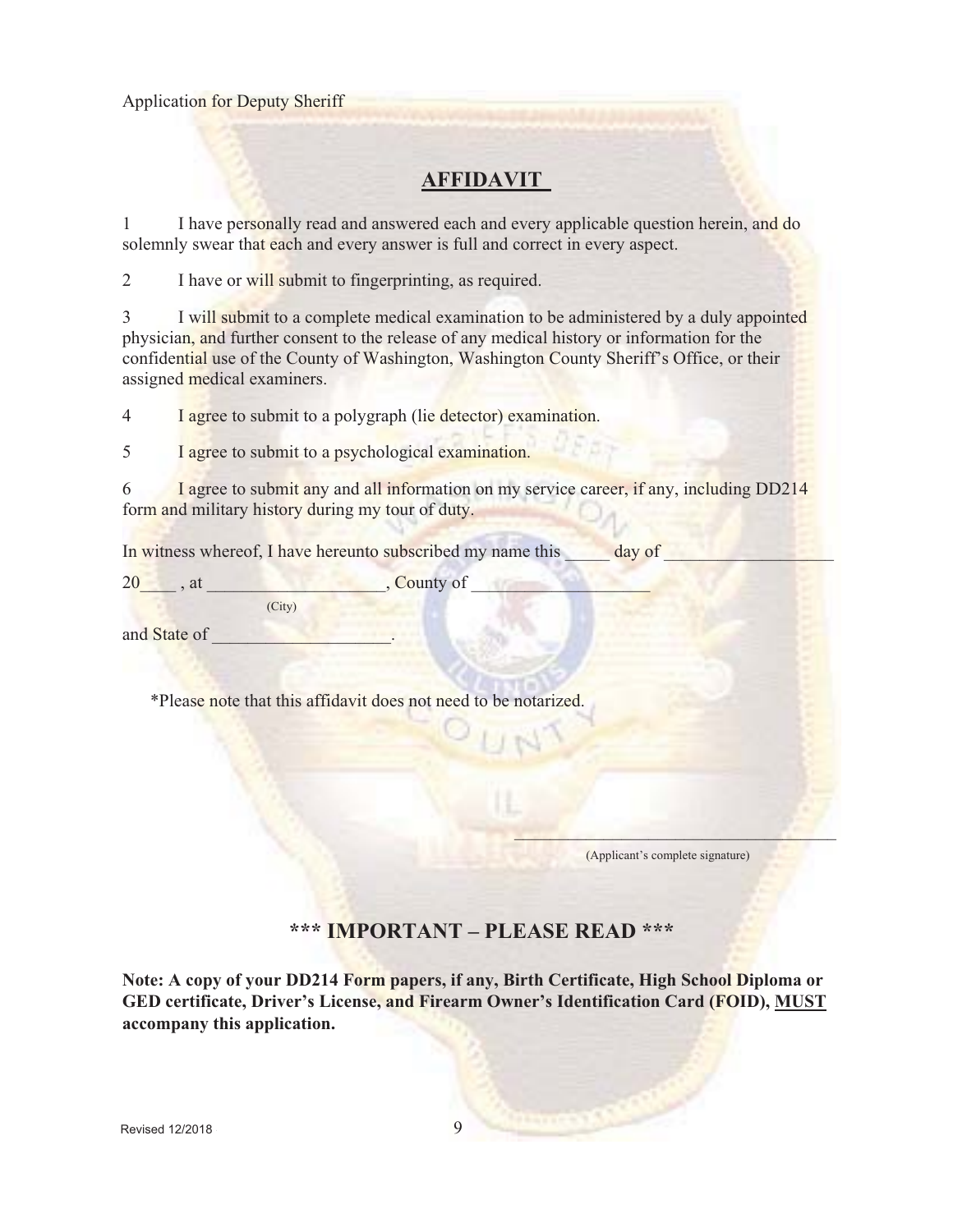

### CONSUMER REPORTING AUTHORIZATION FORM

Equal Opportunity Employer

Date:

I authorize and empower the County of Washington, Washington County Sheriff's Office, any other law enforcement agency, any consumer reporting agency, or other outside service company engaged by said Agency for this purpose, now or subsequently, to obtain, prepare, use and furnish information concerning my current and former employment, education, credit, general reputation, health, personal characteristics and mode of living, through correspondence or personal interviews with neighbors, friends or associates or others with whom I am acquainted or who may have knowledge concerning any of the above items.

Upon written request, I understand that said Agency/Sheriff's Office will provide me with information regarding the scope of the investigation if one is made.

Signature:

Social Security Number